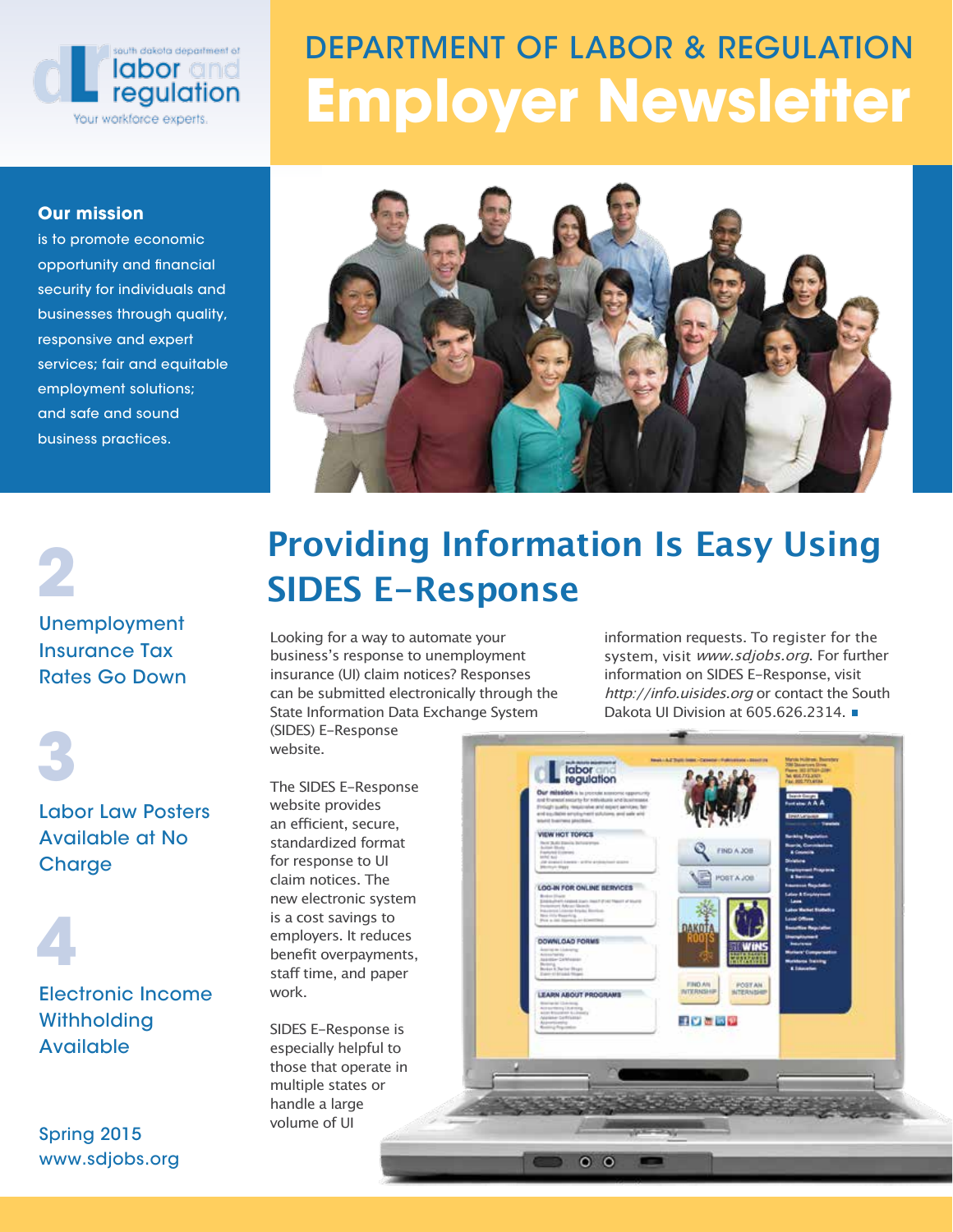#### **Unemployment Insurance Tax Rates Go Down**

Effective Jan. 1, 2015, employers saw a reduction in their unemployment insurance (UI) tax rates.

"Approximately 70 percent of experiencerated employers will have a lower tax rate in 2015 than in 2014, which will result in savings

for South Dakota businesses and employers," said State Labor and Regulation Secretary Marcia Hultman.

**Approximately 70 percent of experience-rated employers will have a lower tax rate in 2015 than in 2014**

In 2014, the Unemployment Insurance Advisory Council (UIAC) recommended changes to reduce employer unemployment contribution revenue to the unemployment contribution rate structure. The legislation

passed during the 2014 legislative session. The new rate structure is based on the following principles:

- Maintain a trust fund balance of at least the target established by the Council
- Preserve the maximum tax rate of 9.5 percent
- Adjust the reserve ratios for all employers
- Keep trust fund annual growth around \$1 million

The UI tax unit is responsible for identifying and registering subject employers, ensuring wage reports are filed so benefit eligibility can be established, collecting taxes due, and auditing employer records for compliance.

# **State Minimum Wage Posting Available**

**Effective Jan. 1, 2015, the state minimum wage for non-tipped employees in South Dakota is \$8.50/ hour.** The minimum wage will be adjusted annually by any increase in cost of living, as measured by the consumer price index published by the U.S. Department of Labor.

A state minimum wage posting is available for employers to download at dlr.sd.gov/wagehrs/minimumwage.aspx. There is no state statute requirement for the posting. The posting is provided courtesy of the Department of Labor and Regulation and is for informational purposes only. The new adjusted rate will be announced on *dlr.sd.gov* for the following year no later than Oct. 15 of each year.

The two state required postings include a UI notice and safety on the job notice. Both English and Spanish versions are available for download at dlr.sd.gov/ employerserv/postingrequirements.aspx.

# **DLR Releases Mobile-Friendly Job Search Site**

The Department of Labor and Regulation has rolled out a mobile-friendly version of SDWORKS, the state's largest jobs database. The new site provides faster download speeds, portability, and connectivity to job seekers. In 2014, over 20 percent of people who visited www.sdjobs. org did so via tablet or mobile device.

# **Youth Minimum Wage**

SB177, passed during the 2015 legislative session, establishes a youth minimum wage. **Effective July 1, 2015**, the minimum wage for non-tipped employees under 18 in South Dakota is **\$7.50/ hour**. The minimum wage will not be annually adjusted by any increase in cost of living.

\*NOTE: This issue may be referred to a public vote. If sufficient signatures are gathered to refer it, the issue would be on the ballot in November 2016 and the new minimum wage would be on hold until then.

"Creating a website optimized for tablets and smartphones caters to a large portion of our job seekers and offers a more convenient way of searching for work," said State Labor and Regulation Secretary Marcia Hultman.

The updated site also features expanded search capabilities which include:

- **• Geographical range searching:** Users can select a zip code and define a mileage radius they wish to search.
- **• Military Occupational Classifications (MOC):** Allows veterans to search for jobs using their MOC code.

To register or post a job to SDWORKS, visit www.sdjobs.org or talk to a workforce expert at your local DLR office.

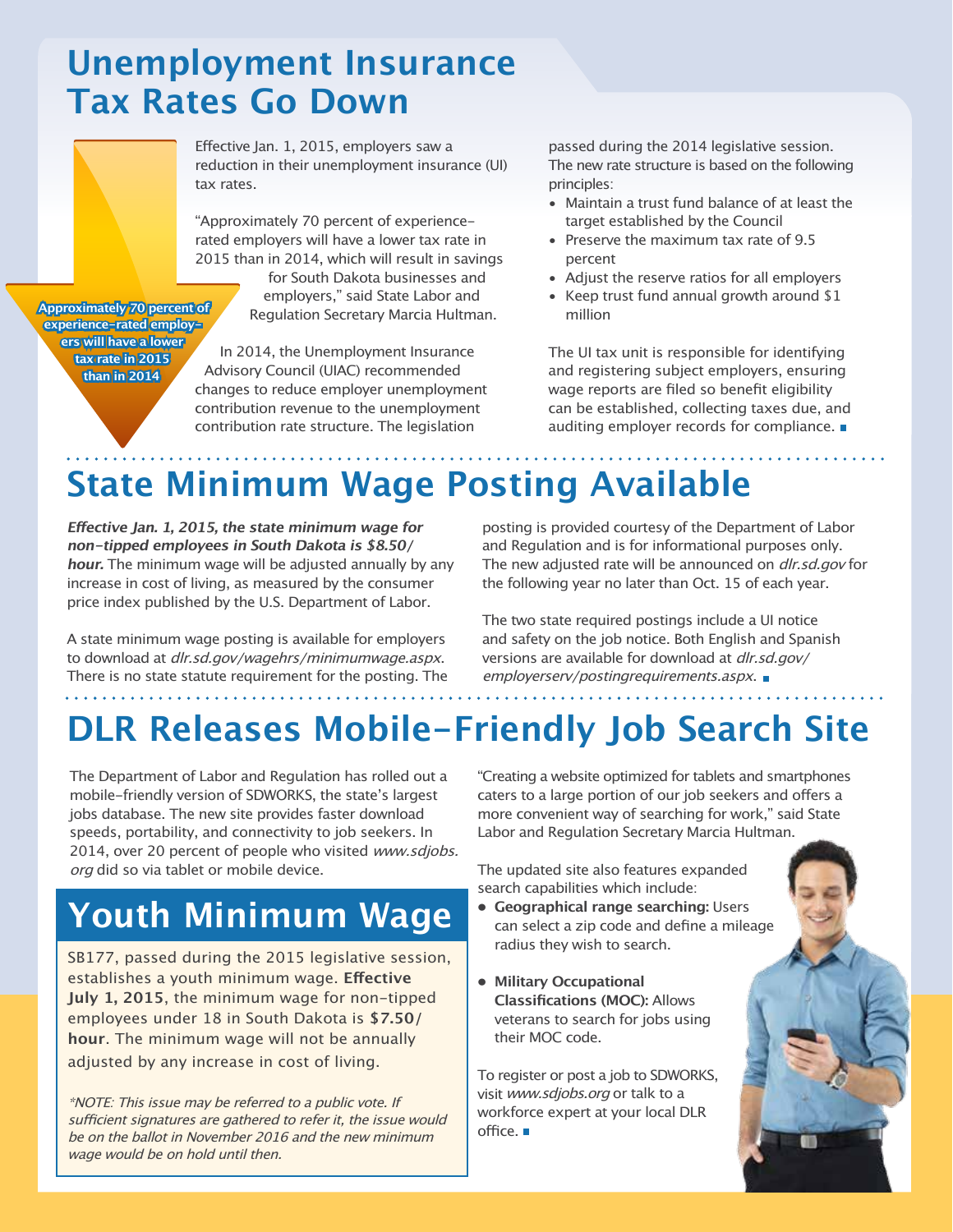# **Labor Law Posters Available at No Charge**

Businesses, please beware of companies selling federal agency postings. Such companies often use scare tactics and bully you into purchasing posters from them. If you have been a victim of a poster scam or have been contacted by a company selling postings, please contact the Attorney General's Consumer Protection Division at 1.800.300.1986 with information or to file a complaint.

#### **Workforce Training Videos**

The Department of Labor and Regulation has created videos highlighting the workforce training programs available. These great success stories show a diverse group of participants who have taken varied paths through DLR to gain employment. View these testimonials on the DLR's YouTube channel at www.youtube.com/ SouthDakotaDLR.



1-866-4-USW WWW.WAGEHOU



At the National Association of State Workforce Agencies UI Directors' Conference this past October, South Dakota was awarded topperforming small state in the category of UI Benefit Payments Excellence. "Our performance exceeded other states in how quickly claims were paid and for the speed and accuracy of decisions on claim eligibility," said State Unemployment Insurance Director Pauline Heier. South Dakota has won the benefit payments award six times since the awards began in 2006.

**Igbor** and

THE LAW